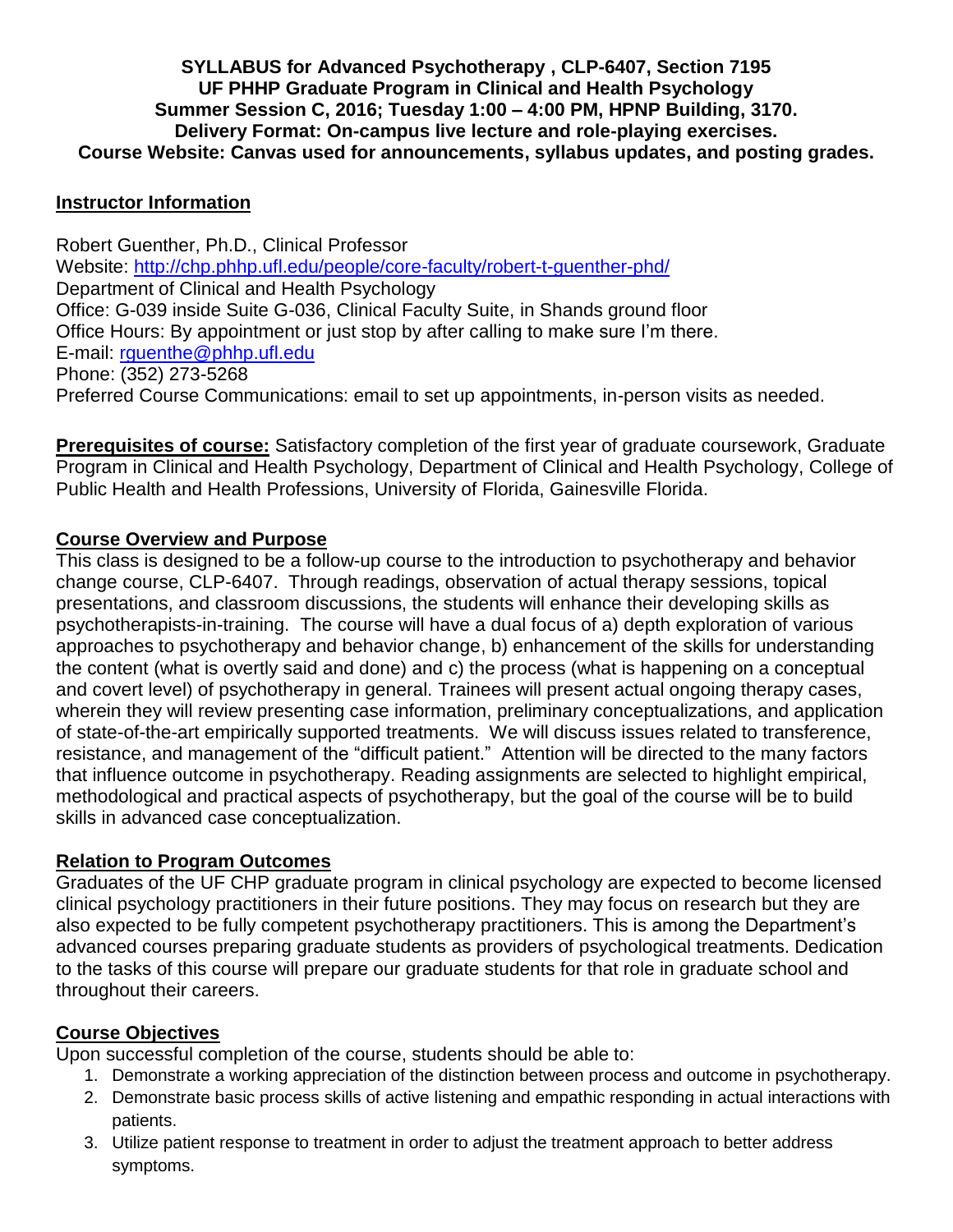- 4. Utilize and describe a conceptual framework for the psychotherapeutic enterprise across the spectrum of psychopathology with actual cases.
- 5. Demonstrate ability to adjust the treatment "on-the-fly" when encountering resistance.
- 6. Maintain a guiding conceptual framework for treatment within which intervention adjustments serve as necessary elements of a flexible responsive treatment approach.

#### **Instructional Methods**

Trainees are expected to make a series of presentations on topics they select that are relevant to their training goals, which challenge their educational and experiential limitations. They are also expected to present cases in an efficient manner with a focus and goal, not only for treatment, but for each presentation such that efficient utilization of time is maximized.

### **Course Materials**

Please see the Reading List at the end of this document.

# **Course Policies**

# **Expectations Regarding Course Behavior:**

You are expected to attend every lecture well prepared to participate actively in discussions of the reading material. You are responsible for demonstrating your understanding (or lack thereof) of the material via comments that you initiate. Critical comments are welcome as long as they contribute to open ongoing discussion.

Unless otherwise instructed, please refrain from using tablets, laptops, cell phones or any other electronic devices during class as it is distracting and inconsiderate of other students and the instructor.

Please do not arrive late to class or disrupt the class as it is distracting and inconsiderate of other students and the instructor.

To the extent permitted by facility rules and restrictions, you may bring food and/or beverages to class as long as it does not interfere with your ability to work and/or participate in class and as long as it does not interfere with your ability to work and participate in class, and it does not annoy others. You will be expected to clean up after yourself and dispose of all trash before leaving the room.

#### **Policy related to make-up work:**

Attendance of class is mandatory. Three or more unexcused absences will result in failure of the course. Missed classes due to illness will require demonstration of making up missed work and experiences. If students must be absent, it is expected they will contact the instructor as soon as possible and be responsible for any missed material. Students who miss lectures are expected to acquire lecture notes or recordings (be very careful regarding PMI) from other students who attended.

We expect you to attend and to be prepared to participate in all class sessions. Personal issues with respect to class attendance or fulfillment of course requirements will be handled on an individual basis. If you must miss a class because of a foreseeable conflict (i.e., professional conference, athletic competition, religious observance, etc.) you are expected to notify us immediately to arrange topic coverage and complete assigned tasks *prior* to the date when you will be absent.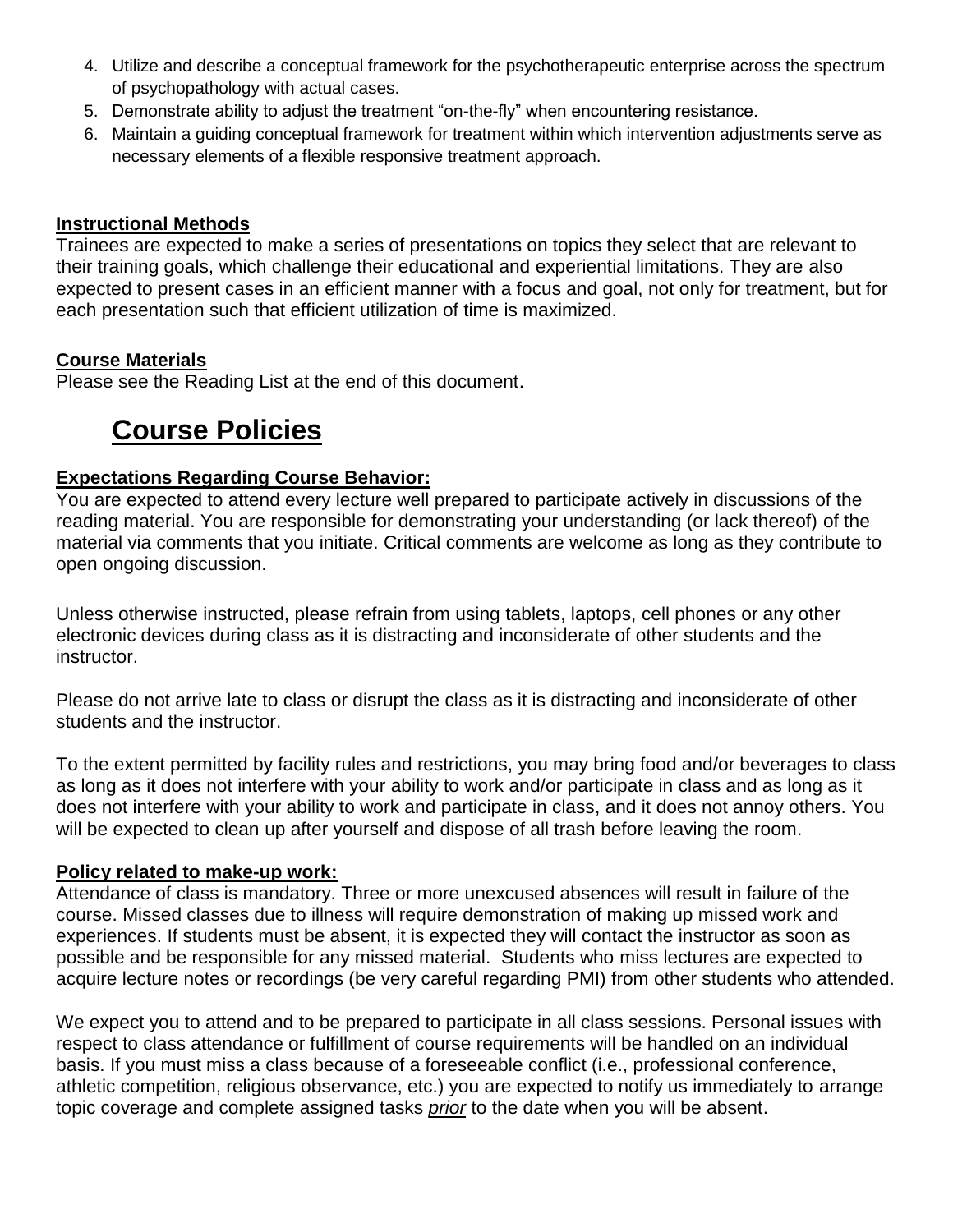Please note all faculty are bound by the UF policy for excused absences. For information regarding the UF Attendance Policy see the Registrar website for additional details:

<https://catalog.ufl.edu/ugrad/current/regulations/info/attendance.aspx>

Note that requests to be excused from class for events such as family celebrations and/or reunions, vacation-related travel with friends or family, and other such events may be refused. Requests without sufficient advance warning may also be refused.

### **Reporting illnesses and family emergencies:**

In the event you experience an unexpected illness, family, or otherwise personal emergency please notify us immediately to set up alternative arrangements. You must provide clear evidence that you have made up any and all work and training experiences that you missed.

### **What is expected of you:**

Each student is required to make a number of presentations during this course. Case presentations will be according to a structure that will be provided in advance. Some presentations will be brief, problem-focused, and will require the ability to present the case in a very concise manner. Other case presentations may be more relaxed and less structured so as to encourage broad discussion of various issues. All presentations must include a statement of the purpose of the presentation, case problem list, treatment plan, session number, current progress, and topic of focus. Recorded material from the sessions will accompany the presentation and must be applicable to the topic of focus. Quality of the case presentations as subjectively assessed by instructor will count for 60% of the course grade.

Each student is required to make three presentations from the published literature on topics relevant to the cases we are discussing. Such presentations will be oral, will include a brief review of the literature, key skill or technique being described, application to an actual case, and statement of the range of applicability, benefit and potential costs of the technique. Quality of the presentations as subjectively assessed by the instructor will count for 20% of the course grade.

The student is expected to participate in classroom discussions. Participation as subjectively assessed by the instructor will count for 20% of the course grade.

# **Extra Credit:**

No extra credit is offered for this course.

# **Grading Scale**:

| <b>Points</b><br>earned | $93 -$<br>100  | $90 -$<br>92 | $87 -$<br>89 | 83-<br>86 | 80-<br>82 | 77.<br>79 | 73-<br>76 | $70-$<br>72<br>1 Z     | $67 -$<br>69 | 63-<br>66 | 60-<br>62 | <b>Below</b><br>60 |
|-------------------------|----------------|--------------|--------------|-----------|-----------|-----------|-----------|------------------------|--------------|-----------|-----------|--------------------|
| Letter<br>Grade         | $\overline{A}$ |              | В+           | В         | В-        | ◡┑        | ⌒<br>ັ    | $\sim$<br>$\mathbf{v}$ | -<br>◡       | ┕         | D-        | -                  |

# **Final Grades**:

| Grade                                                    | Д. |      |      | R.   |      |      |      |      |  | <b>WF</b>                 | <b>NG</b>            | S-U |
|----------------------------------------------------------|----|------|------|------|------|------|------|------|--|---------------------------|----------------------|-----|
| $\left  \frac{\text{Points}}{\text{14.00}} \right  3.67$ |    | 3.33 | 3.00 | 2.67 | 2.33 | 2.00 | 1.67 | 1.33 |  | 1.00   0.67   0.00   0.00 | $0.00$   0.00   0.00 |     |

We will utilize little technology for this course. However, if problems are encountered, please contact the UF Help Desk for technical support at:

- [Learning-support@ufl.edu](file:///C:/Users/hackg/Desktop/Learning-support@ufl.edu)
- (352) 392-HELP select option 2
- <https://lss.at.ufl.edu/help.shtml>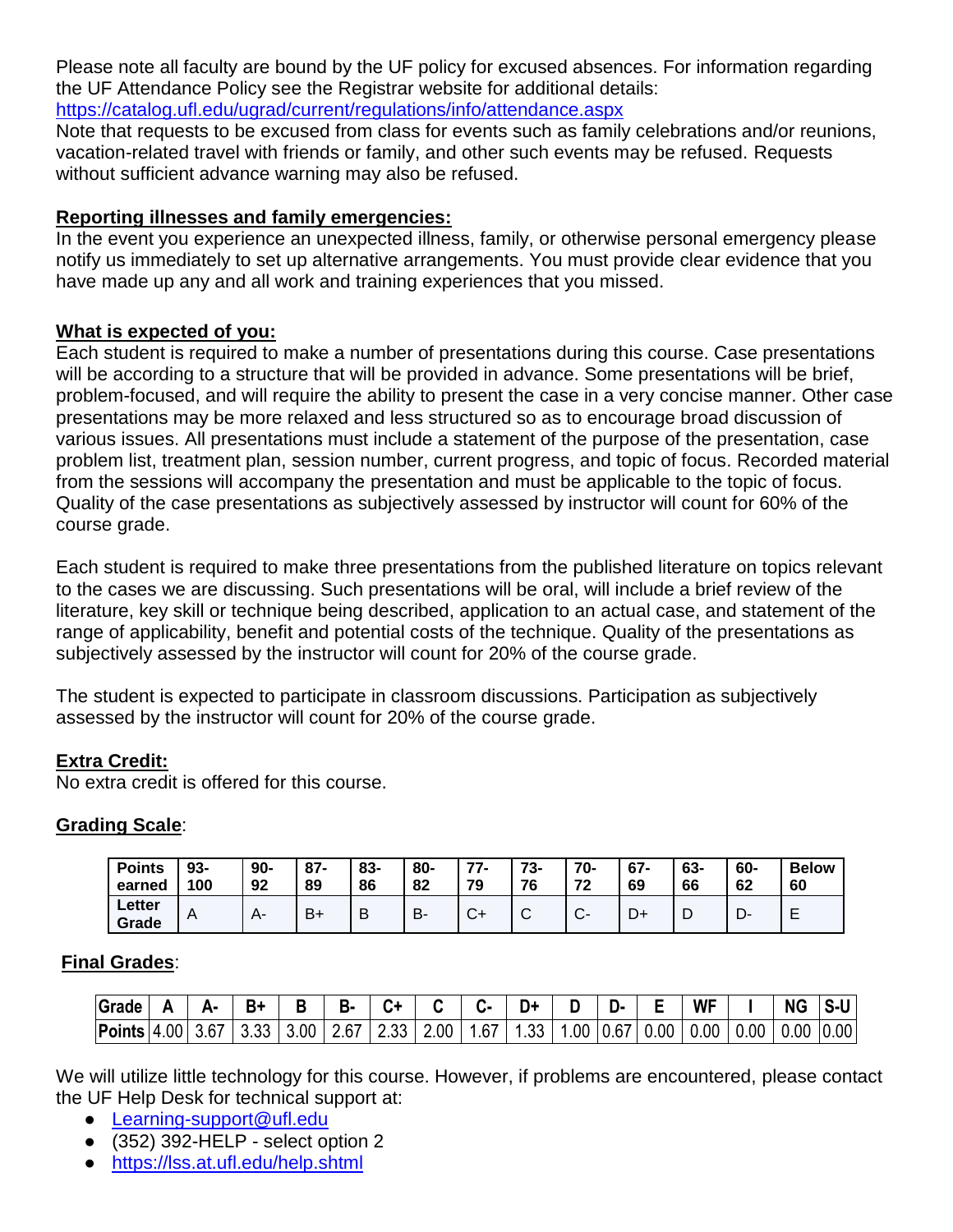### **Academic Support:**

If you feel that you need additional academic support in this class please contact the instructor immediately. Please do not wait until it is too late to ask for assistance (i.e., last day of class or when your grade is very low and may be unrecoverable). Come and discuss issues with your instructor during office hours or by appointment.

#### **Standards of Academic honesty:**

It is expected that you will abide by the University of Florida's honesty policy.

### **Academic Integrity:**

Students are expected to act in accordance with the University of Florida policy on academic integrity. As a student at the University of Florida, you have committed yourself to uphold the Honor Code, which includes the following pledge:

#### "**We, the members of the University of Florida community, pledge to hold ourselves and our peers to the highest standards of honesty and integrity**."

You are expected to exhibit behavior consistent with this commitment to the UF academic community, and on all work submitted for credit at the University of Florida, the following pledge is either required or implied:

# **"On my honor, I have neither given nor received unauthorized aid in doing this assignment."**

It is your individual responsibility to know and comply with all university policies and procedures regarding academic integrity and the Student Honor Code. Violations of the Honor Code at the University of Florida will not be tolerated. Violations will be reported to the Dean of Students Office for consideration of disciplinary action. For additional information regarding Academic Integrity, please see Student Conduct and Honor Code or the Graduate Student Website for additional details: <https://www.dso.ufl.edu/sccr/process/student-conduct-honor-code/> <http://gradschool.ufl.edu/students/introduction.html>

Please remember that cheating, lying, misrepresentation, or plagiarism in any form is unacceptable and inexcusable behavior.

# **SUPPORT SERVICES**

# **Accommodations for Students with Disabilities**

If you require classroom accommodation because of a disability, you must register with the Dean of Students Office [http://www.dso.ufl.edu](http://www.dso.ufl.edu/) within the first week of class. The Dean of Students Office will provide documentation of accommodations to you, which you must then give to me as the instructor of the course to receive accommodations. Please make sure you provide this letter to me by the end of the second week of the course. The College is committed to providing reasonable accommodations to assist students in their coursework.

# **Counseling and Student Health**

Students sometimes experience stress from academic expectations and/or personal and interpersonal issues that may interfere with their academic performance. If you find yourself facing issues that have the potential to or are already negatively affecting your coursework, you are encouraged to talk with an instructor and/or seek help through University resources available to you.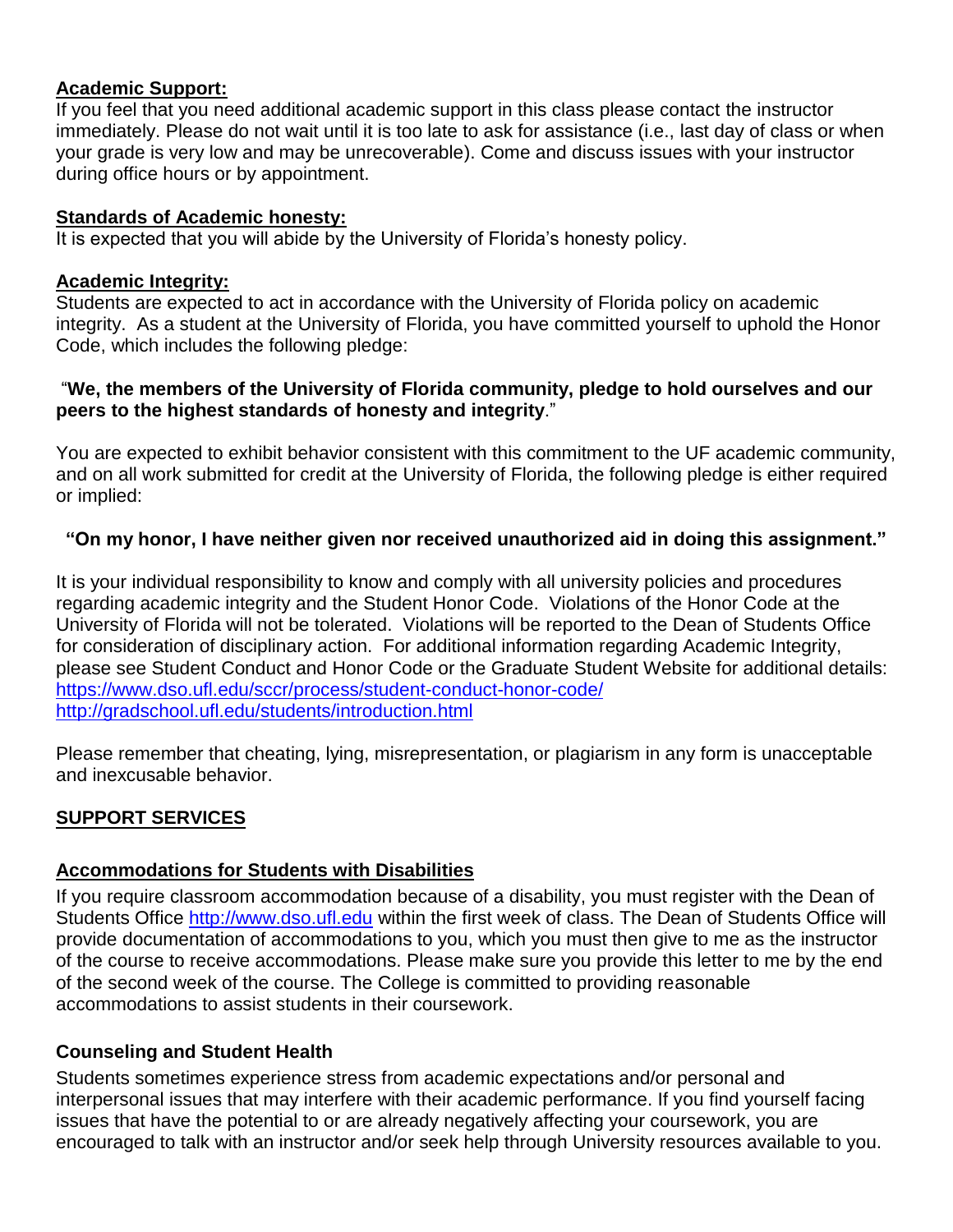- The Counseling and Wellness Center 352-392-1575 offers a variety of support services such as psychological assessment and intervention and assistance for math and test anxiety. Visit their web site for more information: [http://www.counseling.ufl.edu.](http://www.counseling.ufl.edu/) On line and in person assistance is available.
- You Matter We Care website: [http://www.umatter.ufl.edu/.](http://www.umatter.ufl.edu/) If you are feeling overwhelmed or stressed, you can reach out for help through the You Matter We Care website, which is staffed by Dean of Students and Counseling Center personnel.
- The Student Health Care Center at Shands is a satellite clinic of the main Student Health Care Center located on Fletcher Drive on campus. Student Health at Shands offers a variety of clinical services. The clinic is located on the second floor of the Dental Tower in the Health Science Center. For more information, contact the clinic at 392-0627 or check out the web site at: <https://shcc.ufl.edu/>
- Crisis intervention is always available 24/7 from: Alachua County Crisis Center: (352) 264-6789 <http://www.alachuacounty.us/DEPTS/CSS/CRISISCENTER/Pages/CrisisCenter.aspx>

Do not wait until you reach a crisis to come in and talk with us. We have helped many students through stressful situations impacting their academic performance. You are not alone so do not be afraid to ask for assistance.

# **Online Faculty Course Evaluation Process**

We often struggle with soliciting high levels of course evaluation completion. Your feedback is very important to us. We use it to guide course development. We read your comments and we take them very seriously. They also are crucial to faculty promotion and tenure. Students are expected to provide feedback on the quality of instruction in every course by completing online evaluations at [https://evaluations.ufl.edu.](https://evaluations.ufl.edu/) Evaluations are typically open during the last two or three weeks of the semester, but students will be given specific times when they are open. Summary results of these assessments are available to students at [https://evaluations.ufl.edu/results/.](https://evaluations.ufl.edu/results/)

| Day<br><b>Date</b>               | #                       | Topics to be selected by students | <b>Reading assignment</b> |
|----------------------------------|-------------------------|-----------------------------------|---------------------------|
| $\mathsf{T}\mathsf{u}$<br>$5/12$ | $\mathbf{1}$            | Introduction to course            |                           |
| Tu<br>$5/19$                     | $\sqrt{2}$              |                                   |                           |
| $\mathsf{T}\mathsf{u}$<br>$5/26$ | $\sqrt{3}$              |                                   |                           |
| Tu<br>$6/2$                      | $\overline{\mathbf{4}}$ |                                   |                           |
| $\mathsf{T}\mathsf{u}$<br>$6/9$  | $\sqrt{5}$              |                                   |                           |
| $\mathsf{T}\mathsf{u}$<br>$6/16$ | $\boldsymbol{6}$        |                                   |                           |
| Tu<br>6/23                       | $\overline{7}$          |                                   |                           |
| Tu<br>6/30                       | $\boldsymbol{\delta}$   |                                   |                           |
| $\mathsf{T}\mathsf{u}$<br>$7/7$  | $\boldsymbol{9}$        |                                   |                           |
| $\mathsf{T}\mathsf{u}$<br>7/14   | $10\,$                  |                                   |                           |
| Tu                               | 11                      |                                   |                           |

# **Calendar of Topics and Readings**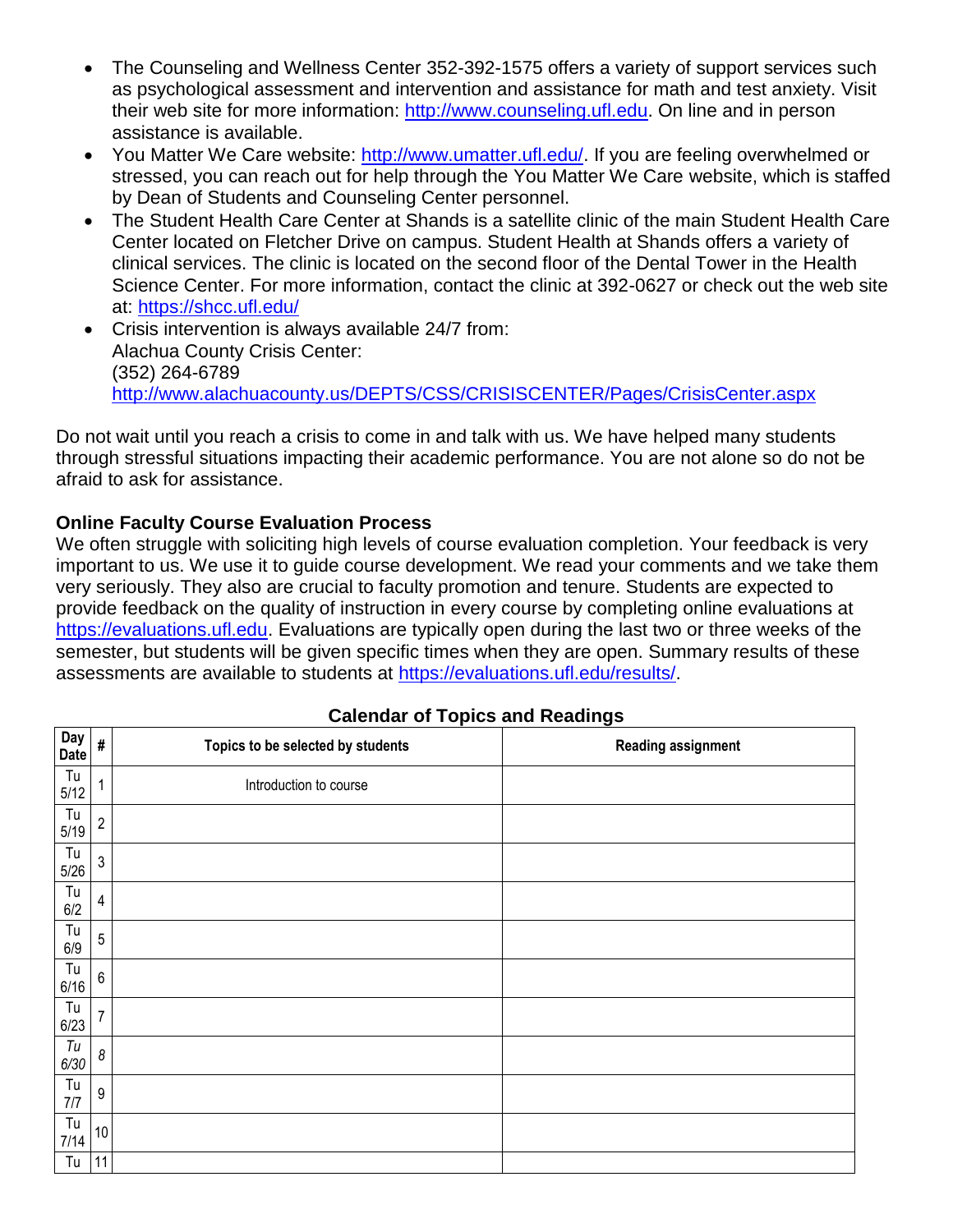| 7/21                                             |    |  |
|--------------------------------------------------|----|--|
| $\begin{bmatrix} 1 & 12 \\ 7 & 28 \end{bmatrix}$ |    |  |
| Tu<br>8/4                                        | 13 |  |

# **The schedule is subject to change. It is your responsibility to stay informed of any changes to the schedule.**

**IMPORTANT:** University of Florida policies and procedures for the completion of course requirements, calculation of course grades, reporting of grades to the Registrar, and effect of different grade assignments on the GPA and eligibility to have awarded a degree are complex and periodically revised. You should ALWAYS be aware of those policies and procedures as you attend classes at UF. You can find those policies and procedures at <http://gradcatalog.ufl.edu/index.php> and in the CHP Student Handbook at<http://chp.phhp.ufl.edu/academics/doctoral-in-clinical-psychology/student-handbooks/>

# **Suggested readings from which students may select for presentation:**

Antony, M. M., Craske, M. G., & Barlow, D. H. (1995). *Mastery of Your Specific Phobia.* Oxford University Press.

- American Psychological Association. (2002, August). Guidelines on multicultural education, training, research, practice and organizational change. Approved as Policy by the APA Council of Representative, August, 2002.
- American Psychological Association. (2004). Guidelines for psychological practice with older adults. *American Psychologist, 59,* 236-260. doi: 10.1037/0003-066X.59.4.236
- American Psychological Association. (2007, February). Guidelines psychological practice with girls and women. Approved as Policy by the APA Council of Representative, February, 2007.
- American Psychological Association. (2011). Practice guidelines regarding psychologists' involvement in pharmacological issues, *American Psychologist, 66, 1-15.*
- American Psychological Association. (2012). Guidelines for psychological practice with lesbian, gay, and bisexual clients. *American Psychologist, 67, 10-42.*
- American Psychological Association. (2014, DRAFT). Guidelines for clinical supervision in health service psychology. Draft not yet approved as APA policy – not for circulation.
- Baldwin, K. M., Baldwin, J. R., & Ewald, T. (2005). The relationship among shame, guilt, and self-efficacy. *American journal of psychotherapy*, *60*(1), 1-21.
- Barrett, M. S., & Berman, J. S. (2001). Is psychotherapy more effective when therapists disclose information about themselves? *Journal of Consultingand Clinical Psychology.*
- Basson, R. (1996). Sexuality and Parkinson's disease. Parkinsonism & Related Disorders, 2(4), 177–185. doi:10.1016/S1353-8020(96)00020-X
- Beck, J. S. (2011). *Cognitive Behavior Therapy, Second Edition*. (S.l.) : Guilford Press.
- Beck, A. T., & Rector, N. A. (2003). A cognitive model of hallucinations. *Cognitive Therapy and Research*. 27, 19-52
- Betan, E., Heim Kegly, A., Ditell Conklin, C., & Westen, D. Countertransference phenomena and personaly pathology in clinic practe: An empirical intestigation. American Journal of Psychitary, 162, 890-898.

Bloomgarden, A. and Mennuit, R.B. (eds) (2009). Psychotherapist Revealed: Therapists speak about self disclosure in psychotherapy. New York: Routledge.

http://books.google.com/books?hl=en&lr=&id=zyyy0KnBpHAC&oi=fnd&pg=PA3&dq=therapist+self+disclosure&ots=Hw wCsjFp2Q&sig=gNZfMilwPrQpMKxWV7n2eAkauhY#v=onepage&q=therapist%20self%20disclosure&f=false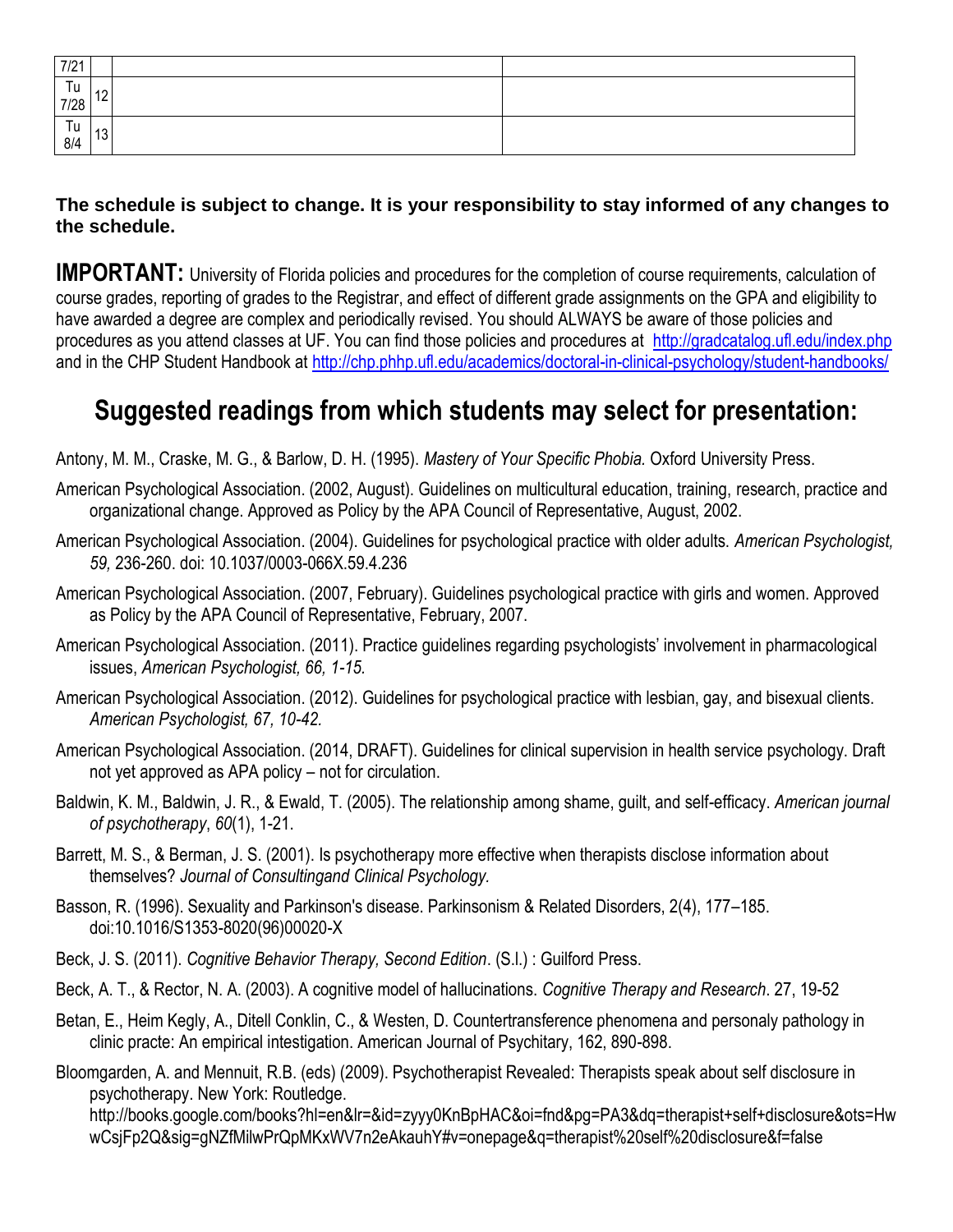- Borkovec, T. D., Newman, M. G., Pincus, A. L., & Lytle, R. (2002). A component analysis of cognitive-behavioral therapy for generalized anxiety disorder and the role of interpersonal problems. *Journal of Consulting and Clinical Psychology*, *70*(2), 288.
- Campbell, L. F., Norcross, J.C., Vasquez, M.J.T., & Kaslow N.J. (2013). Recogntion of psychotherapy effectiveness: The APA Resolution. *Psychotherapy, 50*, 98-101.
- Carta, M. G., Hardoy, M. C., Carpiniello, B., Murru, A., Marci, A. R., Carbone, F., ... & Mariotti, S. (2005). A case control study on psychiatric disorders in Hashimoto disease and Euthyroid Goitre: not only depressive but also anxiety disorders are associated with thyroid autoimmunity. *Clinical Practice and Epidemiology in Mental Health*, *1*(1), 23
- Chadwick, P. D. J., & Lowe, C. F. (1990). Measurement and modification of delusional beliefs. *Journal of Consulting and Clinical Psychology, 58(2)*, 225-232.
- Chaudhury, S. (2010). Hallucinations: Clinical aspects and management. *Industrial Psychiatry Journal*, *19*(1), 5. doi:10.4103/0972-6748.77625
- Christensen, A., Atkins, D.C., Baucom, B., & Yi, J. (2010). Marital status and satisfaction five years following a randomized clinical trial comparing traditional versus integrative behavioral couple therapy. *Journal of Consulting and Clinical Psychology*, 78, 225-235. doi: 10.1037/a0018132
- Christensen, A., Wheeler, J. G., & Jacobson, N. S. (2007). Couple Distress. In Barlow, D. H. (2007). *Clinical Handbook of Psychological Disorders, Fourth Edition* (662-689). Guilford Press.
- Cimmarusti, R. A. (1996). EXPLORING ASPECTS OF FILIPINO‐AMERICAN FAMILIES. *Journal of Marital and Family Therapy*, *22*(2), 205-217.
- Clark, D. M. (1999). Anxiety disorders: Why they persist and how to treat them. *Behaviour research and therapy*, *37*, S5- S27.
- Clark, P., Cole, C., & Robertson, J. M. (2013). Creating a safety net: Transferring to a new therapist in a training setting. Contemporary Family Therapy. doi: 10.1007/s10591-013-9282-2
- Cloitre, M., Miranda, R., Stovall-McClough, K.C., & Han, H. (2005). Beyond PTSD: Emotion regulation and interpersonal problems as predictors of functional impairment in survivors of childhood abuse. *Behavior Therapy,* 36, 119-124.
- Cloitre, M., Stovall-McClough, K.C., Miranda, R., & Chemtob, C.M. (2004). Therapeutic alliance, negative mood regulation, and treatment outcome in child abuse-related posttraumatic stress disorder. *Journal of Consulting and Clinical Psychology*, 72, 411-416. DOI: 10.1037/0022-006X.72.3.411.
- Cox, M. (1974). The psychotherapist's anxiety: Liability or asset? With special reference to the offender-patient. *The British Journal of Criminology,* 14, 1-17.
- Crowe, M., & Luty, S. (2005). The process of change in Interpersonal Psychotherapy (IPT) for depression: a case study for the new IPT therapist. *Psychiatry: Interpersonal & Biological Processes, 68*(1), 43-54
- Cuijpers, P., Driessen, E., Hollon, S. D., van Oppen, P., Barth, J., & Andersson, G. (2012). The efficacy of non-directive supportive therapy for adult depression: a meta-analysis. Clinical psychology review, 32(4), 280-291.
- Dahl, J., Wilson, K.G., Luciano, C. , & Hayes, S.C. (2005). The therapeutic relationship in ACT. In: J. Dahl, K.G. Wilson, C. Luciano, & S.C. Hayes (Eds.), *Acceptance and Commitment Therapy for Chronic Pain* (pp. 75-90). Reno, NV: Context Press
- D'Ardenne, P. (2004). The couple sharing long-term illness. Sexual and Relationship Therapy, 19(3), 291–308. doi:10.1080/14681990410001715427
- Davis, L. (1990). *The courage to heal workbook: A guide for women and men survivors of childhood sexual abuse*. New York, NY: HarperCollins Publishers.
- Davison, G.C. (2001). Conceptual and ethical issues in therapy for the psychological problems of gay men, lesbians and bisexuals. *Psychotherapy in Practice*, 57, 695-704.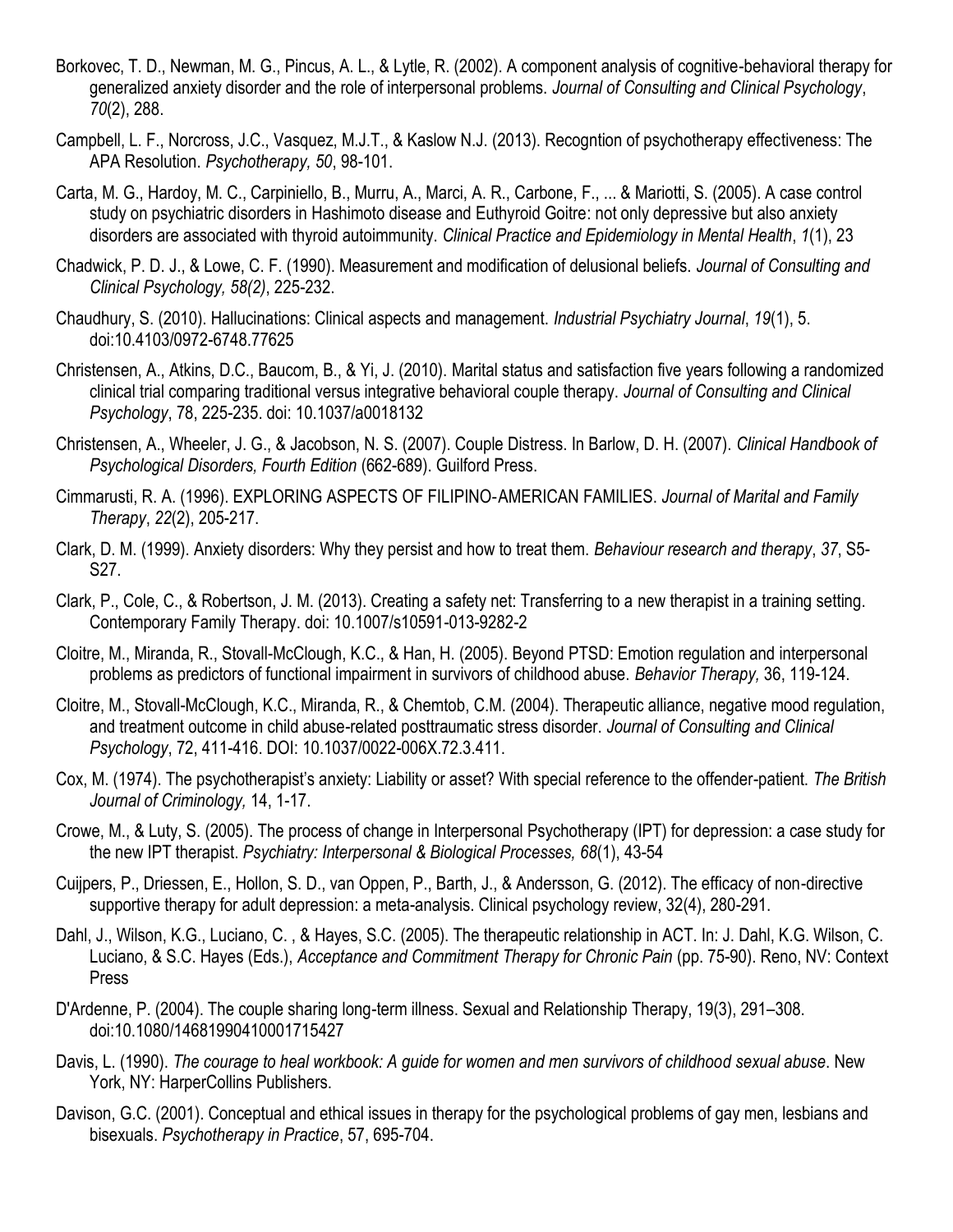- Dolhanty, J., & Greenberg, L. S. (2009). Emotion-focused therapy in a case of anorexia nervosa. *Clinical Psychology and Psychotherapy, 16*, 366-382.
- Elliot, A.N., & Carnes, C.N. (2001). Reactions of nonoffending parents to the sexual abuse of their child: A review of the literature. *Child Maltreatment, 6,* 314-331
- Engle.D.E. & Arkowitz, H. (2006). *Ambivalence in psychotherapy*. New York: Guilford.
- Eriksen, H.F., Gunnersen, K.F., Sorensen, J.A., Munk, T., Nielsen, T. & Knudsen, U.B. (2008). Psychological aspects of endometriosis: Differences between patients with or without pain on four psychological variables. European Journal of Obstetrics & Gynecology and Reproductive Biology, 239, 100-105. DOI: 10.1016/j.ejogrb.2007.10.002
- Fairburn, C. G., Cooper, Z., & Shafran, R. (2003). Cognitive behaviour therapy for eating disorders: A "transdiagnostic" theory and treatment. *Behaviour research and therapy*, *41*(5), 509-528.
- Falender, C.A., Cornish, J. A. Erickson, Goodyear, R. Hatcher, R., Kaslow, N. J., Leventhal, G., Shafranske, E. Sigmon, S.T., Stoltenberg, C. & Grus, C. (2004). Defining competencies in psychotherapy supervision: A consensus statement. *Journal of Clinical Psychology, 60*, 771-785.
- Falender, C.A. & Sharfranske, E.P. (2004). What makes for good supervision? In *Clinical Supervision: A Competencybased approach*. Washington DC: American Psychological Association, p 37 – 58.
- Fauth, J., Gates, S., Vinca, M.A., Boles, S., & Hayes, J.A. (2007). Big ideas for psychotherapy training. *Psychotherapy: Theory, Research, Training, 44*, 384-391.
- Fava, G. A., & Tomba, E. (2009). Increasing psychological well-being and resilience by psychotherapeutic methods. *Journal of Personality, 77*(6): 1903-1934.
- Finset, A., & Piccolo, L. (2011). Nonverbal Communication in Clinical Contexts. In M. Rimondini (Ed.), Communication in Cognitive Behavioral Therapy (pp. 107-128): Springer New York.
- Fleming, G. & Gilliland, S. (1998). A comparison of spousal anticipatory grief and conventional grief. Death studies, 22(6), 541-569.
- Goldried, M.R., Burckell, L.A., and Eubanks-Carter, C. (2003). Therapist self disclosure in cognitive behavioral therapy. *J Clin Psychololgy, 59*: 555-568.
- Harvey, J.A., & Robinson, J.D. (2003). Eating disorders in men: Current considerations. *Journal of Clinical Psychology in Medical Settings, 10,* 297-306
- Hayes, J.A., Gelso, C.J. & Hummel, A.M. (2011). Managing countertransference. *Psychotherapy, 48*, 88-97 doi: 10.1037/a0022182
- Hayes, S. C., & Smith, S. (2005). Get out of your mind and into your life: The new acceptance and commitment therapy. Oakland, CA: New Harbinger Publications.
- Hayes, S. C., Strosahl, K., & Wilson, K. G. (1999). *Acceptance and Commitment Therapy: An experiential approach to behavior change*. New York: Guilford Press.
- Hayes, S.C., Strosahl, K., Wilson, K.G., Bissett, R.T., Pistorello, J., Toarmino, D., … Polusny, M.A. (2004). Measuring experiential avoidance: A preliminary test of a working model. *The Psychological Record*, 54, 553-578.
- Higham, J. E., Friedlander, M. L., Escudero, V., & Diamond, G. (2012). Engaging reluctant adolescents in family therapy: an exploratory study of in-session processes of change. Journal of Family Therapy, 34(1), 24-52.
- Hill, C.E. (2004). *Dream work in therapy: Facilitating exploration, insight, and action*. Washington, DC: American Psychological Association.
- Hilsenroth, M. J. (2012). Special Issue: Psychodynamic Psychotherapy*.* [Special issue]. *Psychotherapy 49*, (3).
- Hilsenroth, M. J. (2013). Introduction to the 50th Anniversary Special Issue on Psychology Therapy Outcome: A return to the beginning [Special issue]. *Psychotherapy, 50*, 1-2.
- Isaac, M. (1996). Somatization-a culture-bound or universal syndrome?. *Journal of Mental Health*, *5*(3), 219-222.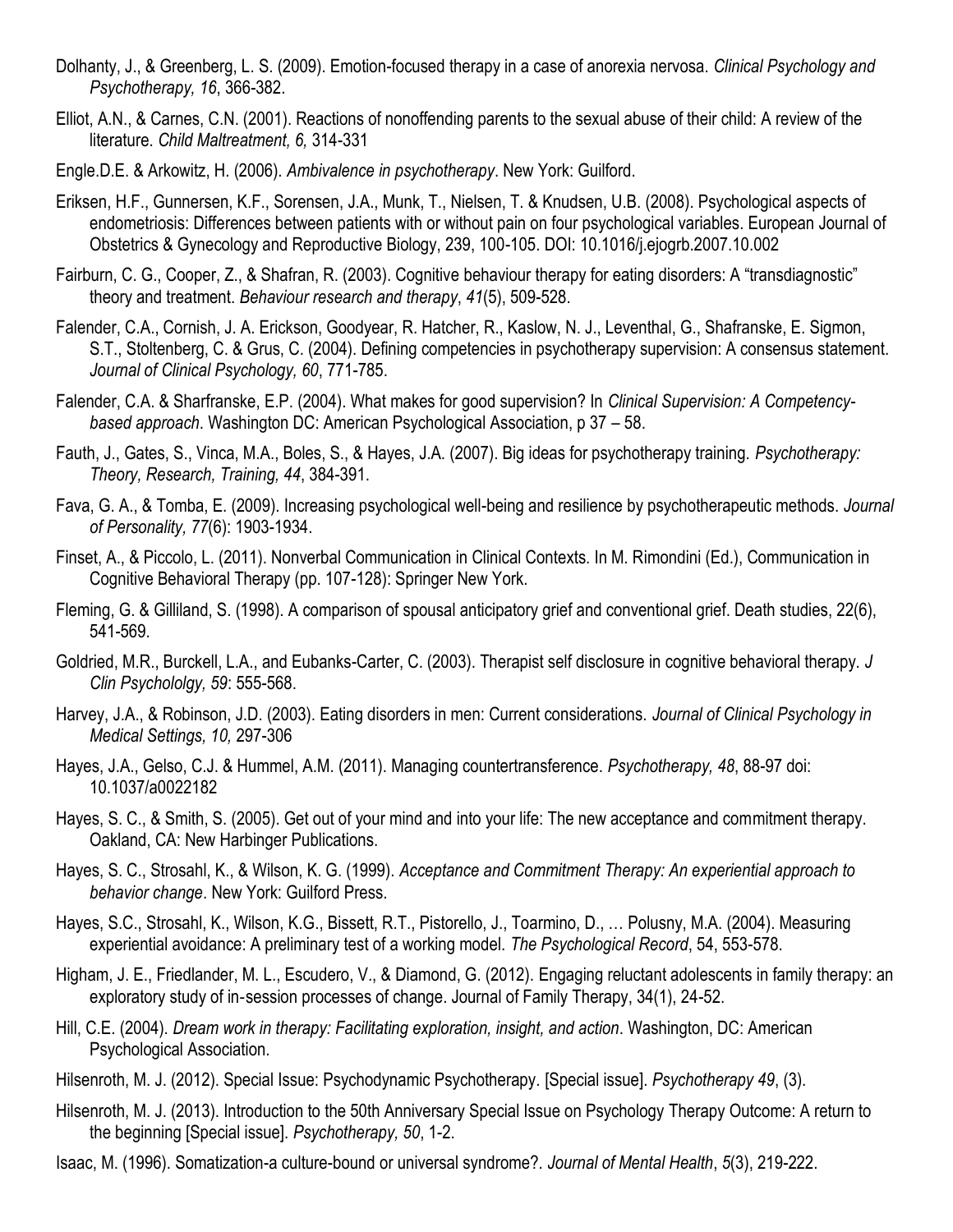- Kashdan, T. B., Weeks, J. W., & Savostyanova, A. A. (2011). Whether, how, and when social anxiety shapes positive experiences and events: A self-regulatory framework and treatment implications. *Clinical Psychology Review*,*31*(5), 786-799.
- Kopp, S.B. (1972). *If You Meet the Buddha on the Road, Kill Him!* New York: Bantam.
- Kazdin, A.E. (2007). Mediators and mechanisms of change in psychotherapy. *Annual Review of Clinical Psych*, 3, 1-27.
- Kazdin, A. E. (2008). Evidence-based treatment and practice: New opportunities to bridge clinical research and practice, enhance the knowledge base, and improve patient care. *American Psychologist*, *63*, 146-159. doi: 10.1037/0003- 066X.63.3.146
- Keuthen, N.J., Rothbaum, B.O., Welch, S.S., Taylor, C., Falkenstein, M., Heekin, M. ... & Jenike, M.A. (2010). Pilot trial of dialectical behavior therapy-enhanced habit reversal for trichotillomania. *Depression and Anxiety, 27,* 953-959.
- Knox, A., Hess, S. A.; Petersen, D A.; Hill, C E. (1997). A qualitative analysis of client perceptions of the effects of helpful therapist self-disclosure in long-term therapy. *Journal of Counseling Psychology, 44*, 274-283. doi: 10.1037/0022- 0167.44.3.274
- Knox, A and Hill, C . E. (2003). Therapist self disclosure: Research-based suggestions for practitioners. *J Clin Psychology, 59*, 529-539
- Kraft, Heidi S. (2007). *Rule Number Two: Lessons I Learned in a Combat Hospital*. New York: Little, Brown and Co.
- Ladany, N., Hill, C. E., Thompson, B. J., & O'Brien, K. M. (2004). Therapist perspectives on using silence in therapy: A qualitative study. *Counselling and Psychotheraphy Research*, *4*(1), 80-89.
- LaFrance, W. C. & Barry, J.J. (2005). Update on treatments of psychological nonepileptic seizures. *Epilepsy & Behavior. 7,*  364-374.
- LaFrance Jr, W. C., Miller, I. W., Ryan, C. E., Blum, A. S., Solomon, D. A., Kelley, J. E., & Keitner, G. I. (2009). Cognitive behavioral therapy for psychogenic nonepileptic seizures. *Epilepsy & Behavior*, *14*(4), 591-596.
- Lammers, C., Ireland, M., Resnick, M., & Blum, R. (2000). Influences on adolescents' decision to postpone onset of sexual intercourse: A survival analysis of virginity among youths aged 13 to 18 years. Journal of Adolescent Health, 26(1), 42- 48
- Landy, N. Hill, C.E. Thomas, B.J. & O'Brien, K.M. (2004). Therapist perspectives on using silence in therapy: A qualitative study. *Counseling and Psychotherapy Research, 4*, 80-89.
- Lask, B. (2003). Motivating children and adolescents to improve adherence. The Journal of pediatrics, 143(4), 430-433.
- Levy, K. N., & Anderson, T. (2013). Is Clinical Psychology Doctoral Training Becoming Less Intellectually Diverse? And If So, What Can Be Done? *Clinical Psychology: Science and Practice*, *20*(2), 211-220.
- Livneh, H. & Antonak, R.F. (2005). Psychosocial Adaptation to Chronic Illness and Disability: A Primer for Counselors. Journal of Counseling & Development 83(1), 12-20.
- Locke, E. A., & Latham, G. P. (2006). New directions in goal-setting theory. *Current directions in psychological science*, *15*(5), 265-268.
- Longmore, R. J., & Worrell, M. (2007). Do we need to challenge thoughts in cognitive behavior therapy?. Clinical psychology review, 27(2), 173-187.
- Luoma, J. B., Hayes, S. C., & Walser, R. D. (2007). Learning ACT: An Acceptance & Commitment Therapy skills-training manual for therapists. New Harbinger Publications.
- Lynch, T. R., Cheavens, J. S., Cukrowicz, K. C., Thorp, S. R., Bronner, L., & Beyer, J. (2007). Treatment of older adults with co‐morbid personality disorder and depression: a dialectical behavior therapy approach. *International Journal of Geriatric Psychiatry*, *22*(2), 131-143.
- Malcolm-Smith, S., Koopowitz, S., Pantelis, E. & Solms, M. (2012). Approach/avoidance in dreams. Consciousness and Cognition, 21, 408-412.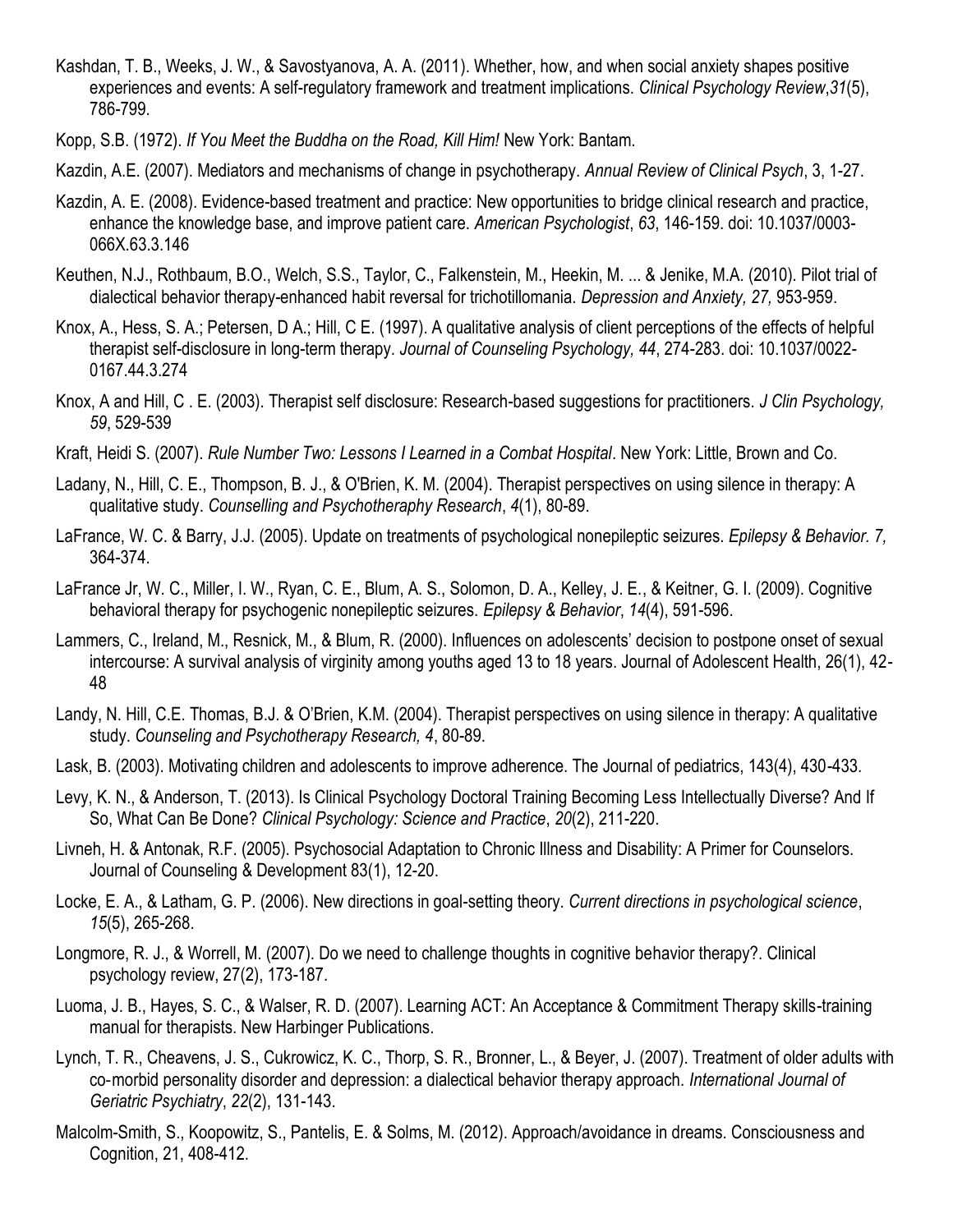- Mathews, B (1988). The role of therapist self-disclosure in psychotherapy: A survey of therapists. *American Journal of Psychotherapy, 42*, 521-531.
- Mayor, R., Howlett, S., Grünewald, R., & Reuber, M. (2010). Long‐term outcome of brief augmented psychodynamic interpersonal therapy for psychogenic nonepileptic seizures: Seizure control and health care utilization. Epilepsia, 51(7), 1169-1176
- Millon, T., Millon, C. M., Meagher, S., Grossman, S., & Ramnath, R. (2012). The Narcissistic Personality. In Personality Disorders in Modern Life (pp. 330-370). John Wiley & Sons.
- Moi, A.L., Vindenes, H.A., & Gjengedal, E. (2008). The experience of life after burn injury: A new bodily awareness. *Journal of Advanced Nursing, 64*(3), 278-286.
- Moore, A. C., MacLeod, A. K., Barnes, D., & Langdon, D. W. (2006). Future-directed thinking and depression in relapsingremitting multiple sclerosis. Br J Health Psychol, 11(Pt 4), 663-675. doi: 10.1348/135910705X85781
- Mufson, L., Dorta, K. P., Moreau, D., & Weissman, M. M. (2011). Interpersonal psychotherapy for depressed adolescents. Guilford Press.
- Neumann, M., Bensing, J., Mercer, S., Ernstmann, N., Ommen, O., & Pfaff, H. (2009). Analyzing the "nature" and "specific effectiveness" of clinical empathy" A theoretical overview and contribution towards a theory-based research agenda. Patient Education and Counseling, 74, 339-346.
- Newman, C. F. (1994). Understanding client resistance: Methods for enhancing motivation to change. Cognitive and Behavioral Practice, 1, 47-69
- Newman, M. G. & Stiles, W. B. (2006). Therapeutic factors in treating anxiety disorders. Journal of Clinical Psychology, 62(6), 649-659.
- Norcross, J. C. (Ed). (2002). Psychotherapy relationships that work. New York: Oxford University Press.
- Norcross, J.C. & Lambert, M.J. (2011). Psychotherapy relationships that work II. *Psychotherapy, 48*, 4-8. doi:10.1037/a0022180.
- Norcross, J.C., & Wampold, B.E. (2011). Evidence-based therapy relationships: Research Conclusions and Clinical Practices. *Psychotherapy*, *48*, 98-102.
- Olds, K. & Hawkins, R. (2014, March) Precursords to measuring outcomes in clinical supervision: A thematic analysis. Training and Education in Professional Psychology. Advanced online publication. http://dx.doi.org/10/1037/tep0000034
- Perry, Wayne. (2008). *Basic Counseling Techniques: A Beginning Therapist's Tool Kit*. Author House.
- Roessler, R. T., Neath, J., McMahon, B. T., & Rumrill, P. D. (2007). Workplace discrimination outcomes and their predictive factors for adults with multiple sclerosis. *Rehabilitation Counseling Bulletin*, *50*(3), 139-152.
- Rogers, C.R. (1957). The necessary and sufficient conditions of therapeutic personality change. *Journal of Consulting Psychology, 21*, 95-103.
- Rogers, Carl. (1961, 1989, 1995). On becoming a person: A therapist's view of psychotherapy. New York, New York: Houghton Mifflin Company.
- Rozensky, R.H. & Gomez, M. (1983). Language switching in psychotherapy with bilinguals: Two problems, two models, and case examples. *Psychotherapy: Theory, Research, and Practice, 20,* 152-160.
- Ryan, R. M., & Deci, E. L. (2008). A self-determination theory approach to psychotherapy: The motivational basis for effective change. *Canadian Psychology/Psychologie canadienne*, *49*(3), 186.
- Saariniemi, K.M.M., Helle, M.H., Salmi, A.M., Peltoniemi, H.H., Charpentier, P., & Kuokkanen, H.O.M. (2012). The effects of aesthetic breast augmentation on quality of life, psychological distress, and eating disorder symptoms: A prospective study. *Aesthetic Plastic Surgery*, 36, 1090-1095. doi: 10.1007/s00266-012-9917-y
- Sarwer, D.B., LaRossa, D., Bartlett, S.P., Low, D.W., Bucky, L.P., & Whitaker, L.A. (2003). Body Image Concerns of Breast Augmentation Patients. *Plastic and Reconstructive Surgery,* 112, 83-90. doi: 10.1097/01.PRS.0000066005.07796.51